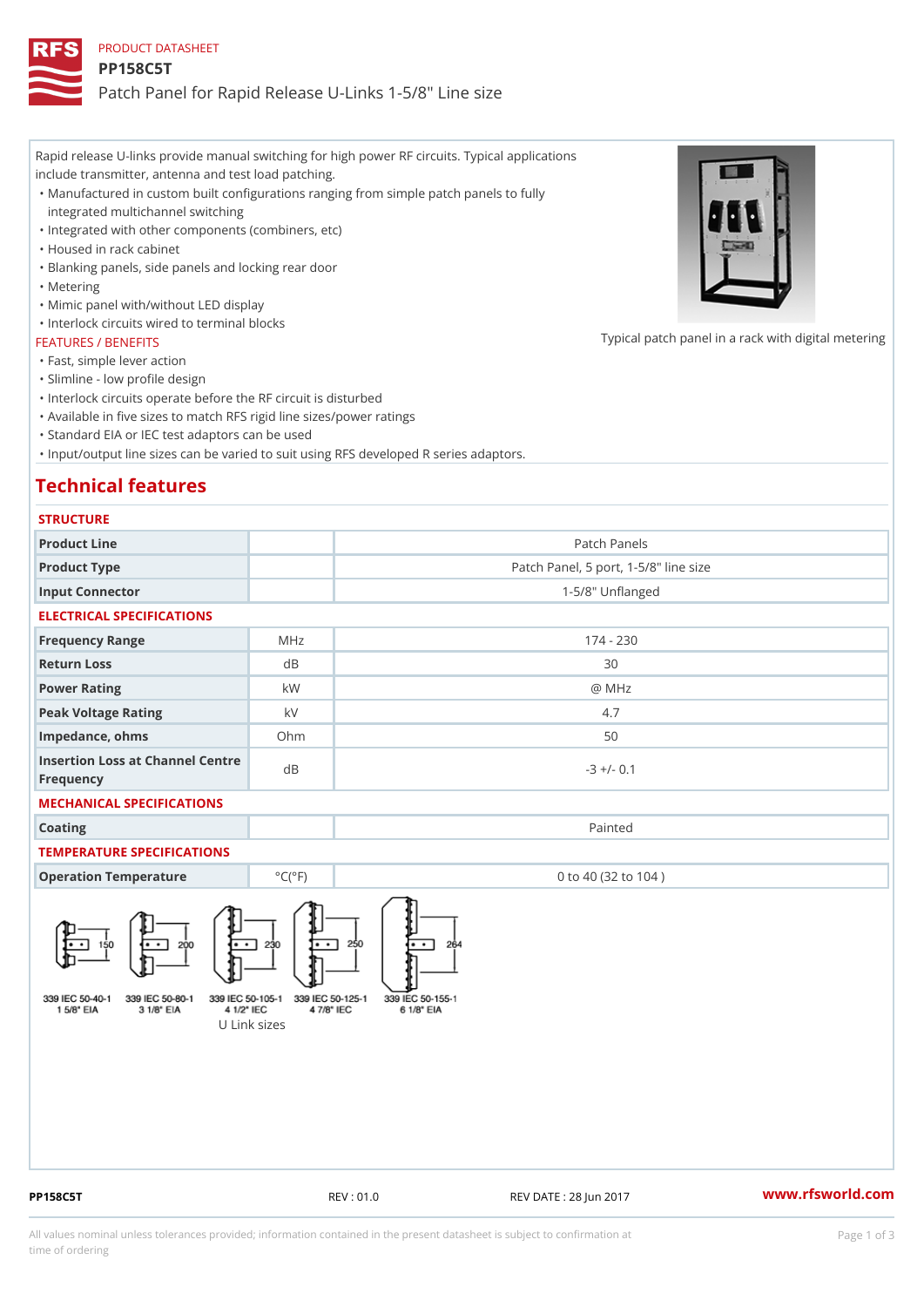### PRODUCT DATASHEET

Typical 3 port patch panel

Many configurations are possible

External Document Links [Switch frame installation instruction and power](https://www.rfsworld.com/images/broadcast_products/rigid line power ratings.pdf) ratings and attenuation [character](https://www.rfsworld.com/images/broadcast_products/rigid line power ratings.pdf)istics Notes

PP158C5T REV : 01.0 REV DATE : 28 Jun 2017 [www.](https://www.rfsworld.com)rfsworld.com

All values nominal unless tolerances provided; information contained in the present datasheet is subject to Pcapgelio an atio time of ordering